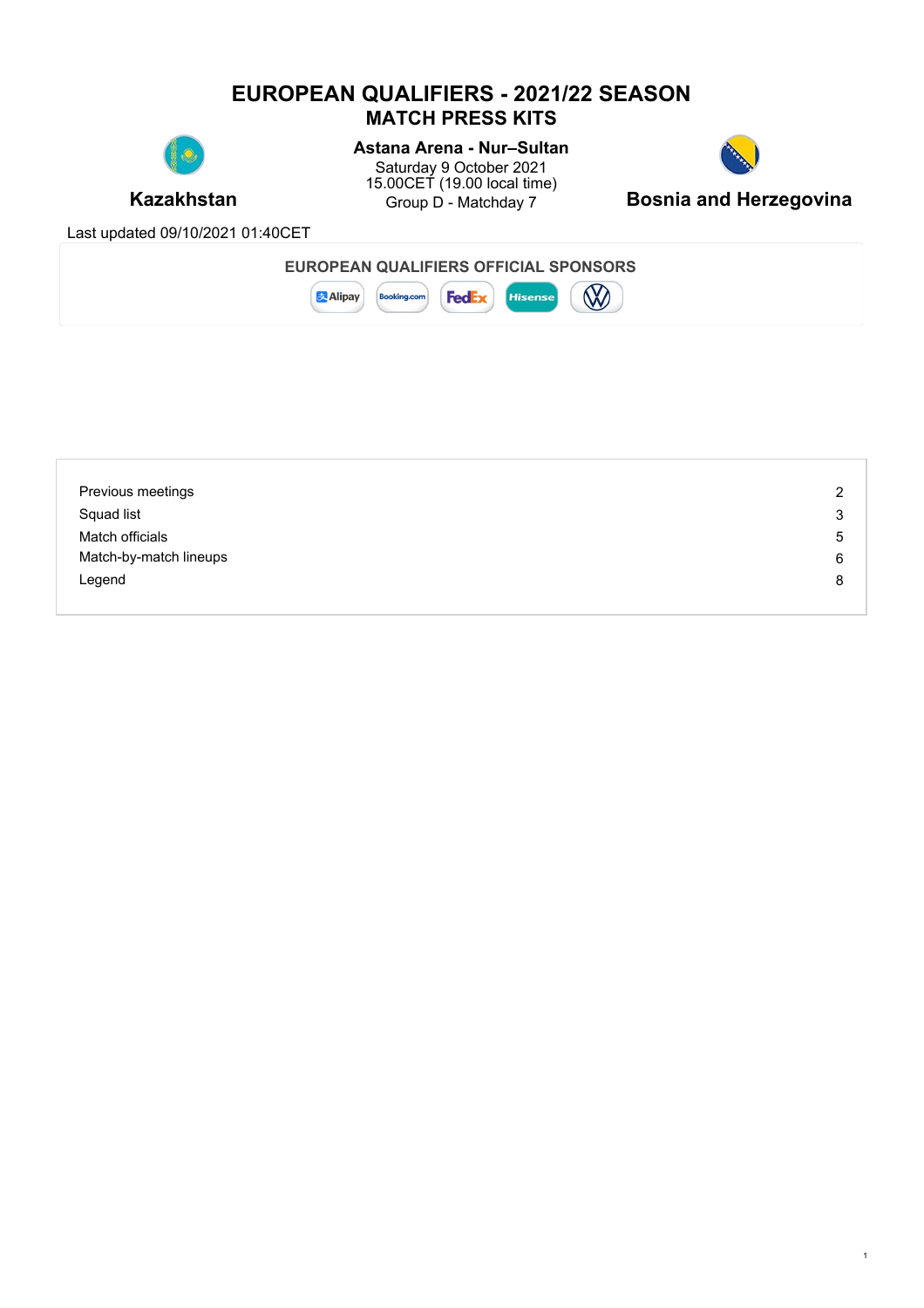# **Previous meetings**

# **Head to Head**

### **FIFA World Cup**

| <b>Date</b> | <b>Stage</b><br>reached              | <b>Match</b>                           | <b>Result</b> | <b>Venue</b> | <b>Goalscorers</b>                                        |
|-------------|--------------------------------------|----------------------------------------|---------------|--------------|-----------------------------------------------------------|
| 07/09/2021  | $\mathbb{P}^4$ QR (GS) $_{\text{L}}$ | Bosnia and Herzegovina -<br>Kazakhstan | $2 - 2$       | Zenica       | Pjanić 74 (P), Menalo<br>86; Kuat 52,<br>Zainutdinov 90+5 |

|                        | Qualifying |      | <b>Final</b><br><b>Total</b><br>tournament |                                                         |  |  |  |  |
|------------------------|------------|------|--------------------------------------------|---------------------------------------------------------|--|--|--|--|
|                        | Home       | Away |                                            |                                                         |  |  |  |  |
|                        |            |      |                                            | PId W D L PId W D L PId W D L PId W D L PId W D L GF GA |  |  |  |  |
| <b>Total</b>           |            |      |                                            |                                                         |  |  |  |  |
| Kazakhstan             |            |      |                                            | $     1$ 0 1 0 $     1$ 0 1 0 $2$ 2                     |  |  |  |  |
| Bosnia and Herzegovina |            |      |                                            | 1 0 1 0 - - - - - - - - - - - 1 0 1 0 2 2               |  |  |  |  |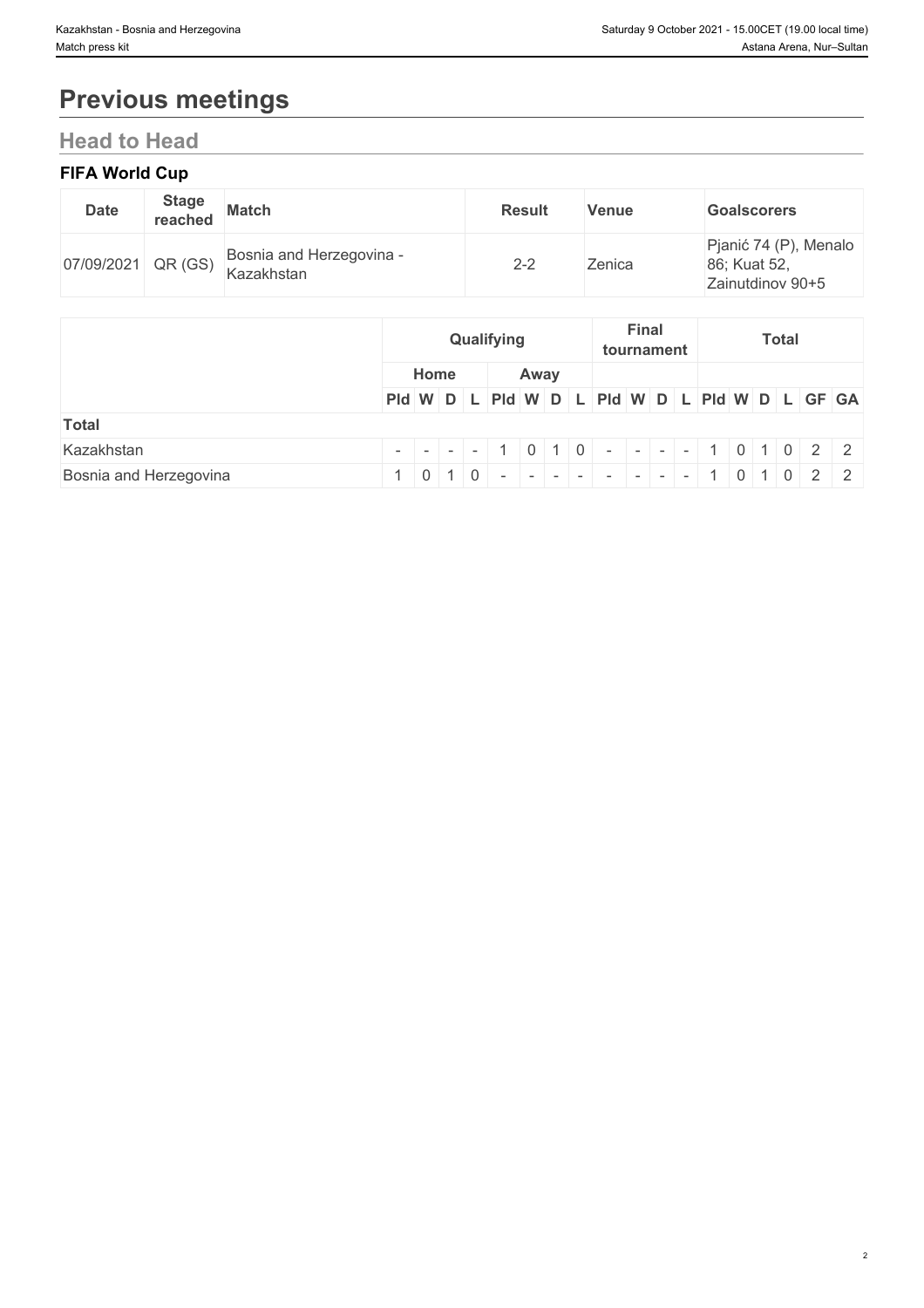|                          |                             |                          |     |                       |        |                 |                |                   |                | <b>Current season Overall</b> |                |
|--------------------------|-----------------------------|--------------------------|-----|-----------------------|--------|-----------------|----------------|-------------------|----------------|-------------------------------|----------------|
|                          |                             |                          |     |                       |        |                 | Qual.          | <b>FT</b>         |                | Team                          |                |
|                          | No. Player                  | <b>DoB</b>               | Age | Club                  | D      |                 |                |                   |                | Pid Gis Pid Gis Pid Gis       |                |
|                          | <b>Goalkeepers</b>          |                          |     |                       |        |                 |                |                   |                |                               |                |
|                          | <b>Stas Pokatilov</b>       | 08/12/1992 28            |     | Kairat                |        | $\overline{2}$  | $\mathbf{0}$   | $\mathbf 0$       | $\overline{0}$ | $22 -$                        |                |
|                          | Mukhammejan Seisen          | 14/02/1999 22            |     | Taraz                 |        | $\mathbf 0$     | $\overline{0}$ | $\mathbf 0$       | $\mathbf 0$    | $\mathbf{1}$                  | $\sim$         |
|                          | - Igor Shatskiy             | 11/05/1989 32 Shakhter   |     |                       | $\sim$ | $\overline{2}$  | $\overline{0}$ | $\overline{0}$    |                | $0 \mid 2 \mid -$             |                |
|                          | <b>Defenders</b>            |                          |     |                       |        |                 |                |                   |                |                               |                |
|                          | - Yuri Logvinenko           | 22/07/1988 33            |     | Aktobe                |        | $\overline{2}$  | $\mathbf{0}$   | $\mathbf{0}$      | $\Omega$       | $54 \quad 5$                  |                |
|                          | - Abzal Beysebekov          | 30/11/1992 28            |     | Astana                |        | $\overline{0}$  | $\overline{0}$ | 0                 | $\mathbf 0$    | 33                            |                |
|                          | Sergei Maliy                | 05/06/1990 31            |     | Tobol                 |        | $\overline{4}$  | $\mathbf 0$    | $\overline{0}$    | $\overline{0}$ | 46                            | $\sim$         |
|                          | - Alibek Kassym             | 27/05/1998 23 Kyzylzhar  |     |                       |        | $\overline{0}$  | $\overline{0}$ | $\overline{0}$    | $\overline{0}$ | -1                            | $\sim$         |
|                          | - Temirlan Yerlanov         | 09/07/1993 28 Ordabasy   |     |                       |        | $3\phantom{.0}$ | $\overline{0}$ | $\mathbf 0$       | $\overline{0}$ | $11$ 1                        |                |
|                          | - Nuraly Alip               | 22/12/1999 21            |     | Kairat                |        | 3               | $\mathsf{O}$   | $\overline{0}$    | $\overline{0}$ | 9                             | $\overline{a}$ |
|                          | - Marat Bystrov             | 19/06/1992 29            |     | Akhmat                | $\sim$ | $\overline{4}$  | $\overline{0}$ | $\overline{0}$    | $\overline{0}$ | 9                             | $\sim$         |
|                          | - Yerkin Tapalov            | 03/09/1993 28 Akzhayik   |     |                       | $\sim$ | 1               | $\overline{0}$ | $\overline{0}$    | $\overline{0}$ | $1$ -                         |                |
|                          | <b>Midfielders</b>          |                          |     |                       |        |                 |                |                   |                |                               |                |
|                          | <b>Dmitri Shomko</b>        | 19/03/1990 31            |     | Aktobe                |        | $\overline{0}$  | $\Omega$       | $\mathbf{0}$      | $\Omega$       | $42 \mid 2$                   |                |
|                          | Islambek Kuat               | 12/01/1993 28            |     | Astana                |        | 3               |                | $\mathsf{O}$      | $\overline{0}$ | $41 \quad 6$                  |                |
|                          | - Yan Vorogovskiy           | 07/08/1996 25            |     | Kairat                |        | 5               | 0              | $\overline{0}$    | $\overline{0}$ | $21 \quad 1$                  |                |
|                          | Georgi Zhukov               | 19/11/1994 26            |     | Wisła<br>Kraków       |        | 3 <sup>1</sup>  | $\mathbf{0}$   | $\overline{0}$    | $\overline{0}$ | 18                            | $\overline{a}$ |
|                          | <b>Baktiyor Zainutdinov</b> | 02/04/1998 23            |     | <b>CSKA</b><br>Moskva |        | 2 <sup>1</sup>  |                | $\overline{0}$    | $\overline{0}$ | 18 8                          |                |
|                          | Ramazan Orazov              | 30/01/1998 23            |     | Aktobe                |        | $\overline{4}$  | $\Omega$       | $\mathbf 0$       | $\overline{0}$ | $\overline{4}$                |                |
|                          | <b>Sultanbek Astanov</b>    | 23/03/1999 22            |     | Kairat                | $\sim$ | $\overline{0}$  | $\overline{0}$ | $\overline{0}$    | $\overline{0}$ | $\sim$ $\sim$                 |                |
|                          | - Aibar Zhaksylykov         | 24/07/1997 24            |     | Zhetysu               |        | $\overline{0}$  | $\overline{0}$ | $\overline{0}$    | $\overline{0}$ | $\overline{2}$                | $\sim$         |
|                          | Maksat Taykenov             | 14/08/1997 24            |     | Kaspiy                |        | $2 \mid$        | $\overline{0}$ | $\overline{0}$    | $\overline{0}$ | $\overline{2}$                | $\sim$ $-$     |
|                          | <b>Forwards</b>             |                          |     |                       |        |                 |                |                   |                |                               |                |
|                          | - Aleksei Schetkin          | 21/05/1991 30            |     | Rotor                 | $\sim$ | $\overline{0}$  | $\overline{0}$ | $\overline{0}$    | $\overline{0}$ | $35 \quad 3$                  |                |
|                          | Roman Murtazayev            | 10/09/1993 28            |     | Baltika               |        |                 | $-$ 0 0        | $\overline{0}$    | $\overline{0}$ | $20 \quad 3$                  |                |
|                          | Oralkhan Omirtayev          | 16/07/1998 23 Shakhter - |     |                       |        |                 |                | $0 \mid 0 \mid 0$ |                | $0 \mid 1 \mid 1$             |                |
|                          | Coach                       |                          |     |                       |        |                 |                |                   |                |                               |                |
| $\overline{\phantom{a}}$ | <b>Talgat Baisufinov</b>    | 04/09/1968 53            |     |                       |        |                 |                |                   |                | $-$ 5 0 0 0 16 -              |                |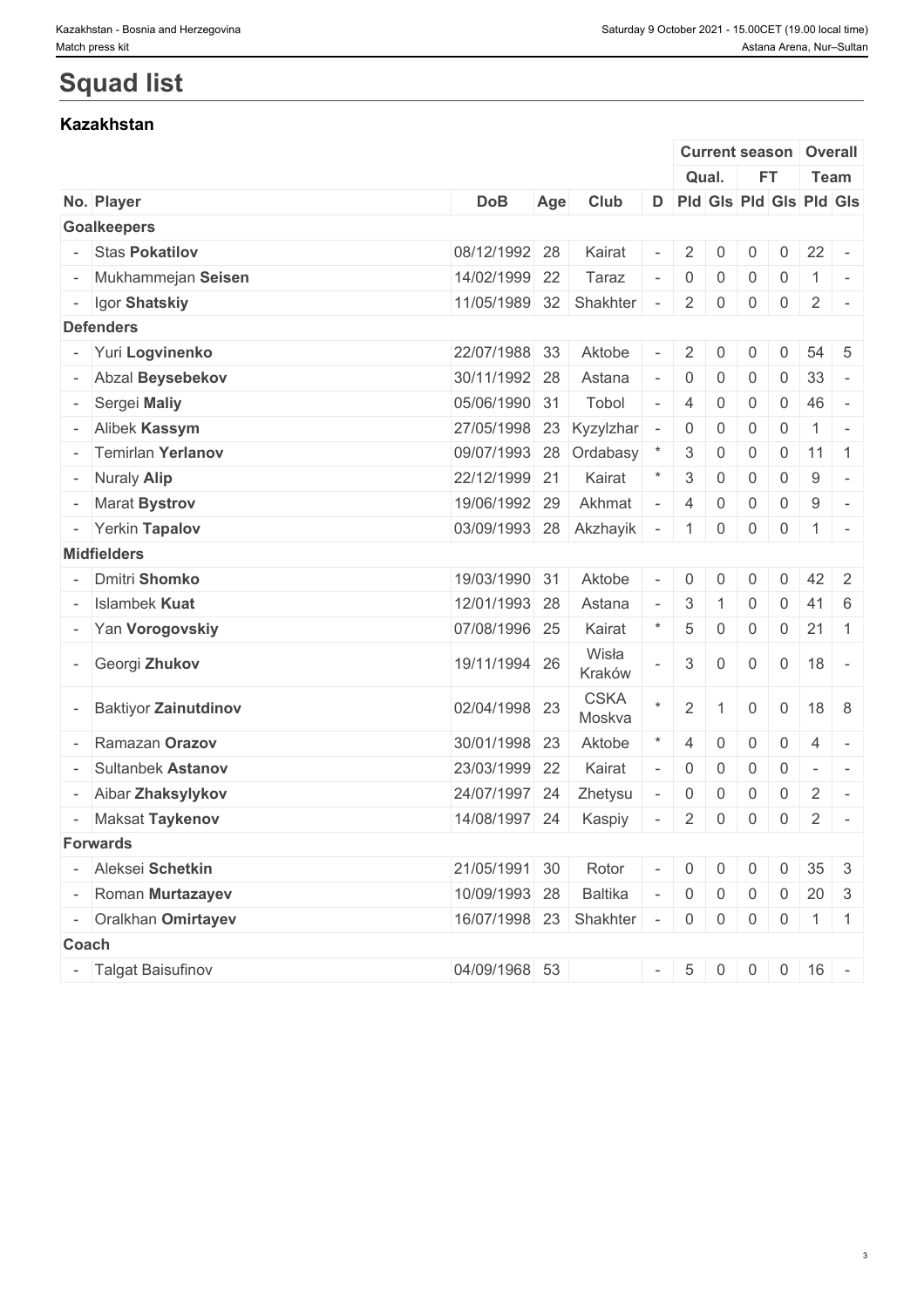### **Bosnia and Herzegovina**

|                          |                         |               |     |                              |                          |                  |                |                |                | <b>Current season Overall</b>         |  |
|--------------------------|-------------------------|---------------|-----|------------------------------|--------------------------|------------------|----------------|----------------|----------------|---------------------------------------|--|
|                          |                         |               |     |                              |                          | Qual.            |                | <b>FT</b>      |                | Team                                  |  |
|                          | No. Player              | <b>DoB</b>    | Age | Club                         |                          |                  |                |                |                | D Pld Gls Pld Gls Pld Gls             |  |
|                          | <b>Goalkeepers</b>      |               |     |                              |                          |                  |                |                |                |                                       |  |
|                          | - Ibrahim Šehić         | 02/09/1988 33 |     | Konyaspor                    |                          | $\overline{4}$   | $\mathbf{0}$   | 0              | $\overline{0}$ | 37<br>$\sim$                          |  |
|                          | - Kenan Pirić           | 07/07/1994 27 |     | Atromitos                    |                          | $\overline{0}$   | 0              | 0              | 0              | 6<br>$\sim$                           |  |
|                          | - Nikola Vasilj         | 02/12/1995 25 |     | St Pauli                     | $\overline{\phantom{a}}$ | $\overline{0}$   | 0              | $\overline{0}$ | $\overline{0}$ | $\mathbf{3}$<br>$\sim$                |  |
|                          | <b>Defenders</b>        |               |     |                              |                          |                  |                |                |                |                                       |  |
| $\overline{\phantom{a}}$ | Sead Kolašinac          | 20/06/1993 28 |     | Arsenal                      |                          | $\overline{4}$   | $\mathbf{0}$   | $\mathbf{0}$   | $\Omega$       | 40                                    |  |
|                          | Eldar Ćivić             | 28/05/1996 25 |     | Ferencváros                  |                          | 3                | 0              | $\overline{0}$ | $\overline{0}$ | $17 \quad 1$                          |  |
|                          | - Adnan Kovačević       | 09/09/1993 28 |     | Ferencváros                  |                          | $\mathbf 0$      | $\mathbf 0$    | 0              | $\mathbf 0$    | $\overline{5}$<br>$\sim$              |  |
|                          | - Anel Ahmedhodzic      | 26/03/1999 22 |     | Malmö                        |                          | 3                | $\mathbf 0$    | 0              | $\mathsf{O}$   | 8<br>$\sim$                           |  |
|                          | - Aleksandar Jovičić    | 18/07/1995 26 |     | <b>HNK Gorica</b>            |                          |                  |                |                |                | $\sim$                                |  |
|                          |                         |               |     |                              |                          | $\boldsymbol{0}$ | $\mathbf 0$    | $\overline{0}$ | $\mathbf 0$    | 2                                     |  |
|                          | - Jusuf Gazibegović     | 11/03/2000 21 |     | Sturm                        |                          | $\overline{0}$   | 0              | $\overline{0}$ | $\overline{0}$ | 2<br>$\sim$                           |  |
|                          | <b>Branimir Cipetić</b> | 24/05/1995 26 |     | Lokomotiva<br>Zagreb         |                          |                  | $\overline{0}$ | $\overline{0}$ | $\overline{0}$ | $\overline{7}$<br>$\sim$              |  |
|                          | - Ajdin Nukić           | 26/11/1997    |     | 23 FK Tuzla City             |                          | $\overline{0}$   | $\overline{0}$ | $\overline{0}$ | $\overline{0}$ | $\overline{2}$<br>$\vert \cdot \vert$ |  |
|                          | <b>Midfielders</b>      |               |     |                              |                          |                  |                |                |                |                                       |  |
|                          | - Miroslav Stevanović   | 29/07/1990 31 |     | Servette                     |                          | 3                |                | $\overline{0}$ | $\overline{0}$ | $17$ 2                                |  |
| $\overline{\phantom{a}}$ | Gojko Cimirot           | 19/12/1992 28 |     | Standard<br>Liège            |                          | $\overline{4}$   | $\overline{0}$ | $\overline{0}$ | $\overline{0}$ | 33<br>$\sim$                          |  |
|                          | - Amir Hadžiahmetović   | 08/03/1997 24 |     | Konyaspor                    |                          | $\overline{2}$   | $\overline{0}$ | 0              | $\overline{0}$ | 11<br>$\mathbf{I}$                    |  |
|                          | Ermedin Demirović       | 25/03/1998 23 |     | Freiburg                     |                          | 3                | $\mathbf 0$    | 0              | $\mathsf{O}$   | 6<br>$\sim$                           |  |
|                          | - Adi Nalic             | 01/12/1997 23 |     | Malmö                        | $\overline{\phantom{a}}$ |                  | 0              | $\overline{0}$ | $\overline{0}$ | 4<br>$\sim$                           |  |
|                          | - Almedin Ziljkić       | 25/02/1996 25 |     | Olimpija<br>Ljubljana        |                          | $\boldsymbol{0}$ | 0              | $\overline{0}$ | $\overline{0}$ | $\overline{2}$<br>$\sim$ $-$          |  |
|                          | <b>Forwards</b>         |               |     |                              |                          |                  |                |                |                |                                       |  |
|                          | Edin Džeko              |               |     | 17/03/1986 35 Internazionale |                          | $4 \mid 1$       |                | $\overline{0}$ |                | $0$ 116 60                            |  |
|                          | - Amer Gojak            | 13/02/1997 24 |     | Dinamo<br>Zagreb             |                          | $\mathbf{3}$     | $\overline{0}$ | $\overline{0}$ | $\overline{0}$ | $23 \mid 4$                           |  |
|                          | - Smail Prevljak        | 10/05/1995 26 |     | Eupen                        |                          | $\mathbf{3}$     | $\overline{0}$ | $\overline{0}$ |                | $0 \mid 12 \mid 2$                    |  |
|                          | - Luka Menalo           | 22/07/1996 25 |     | Dinamo                       |                          |                  | -1.            | $\overline{0}$ | 0              | $6\phantom{.}6$<br>$\overline{1}$     |  |
|                          |                         |               |     | Zagreb                       |                          |                  |                |                |                |                                       |  |
|                          | Coach                   |               |     |                              |                          |                  |                |                |                |                                       |  |
|                          | - Ivaylo Petev          | 09/07/1975 46 |     |                              |                          | $-3$             |                | $0 \quad 0$    | $0 \mid 5$     | $\vert$ =                             |  |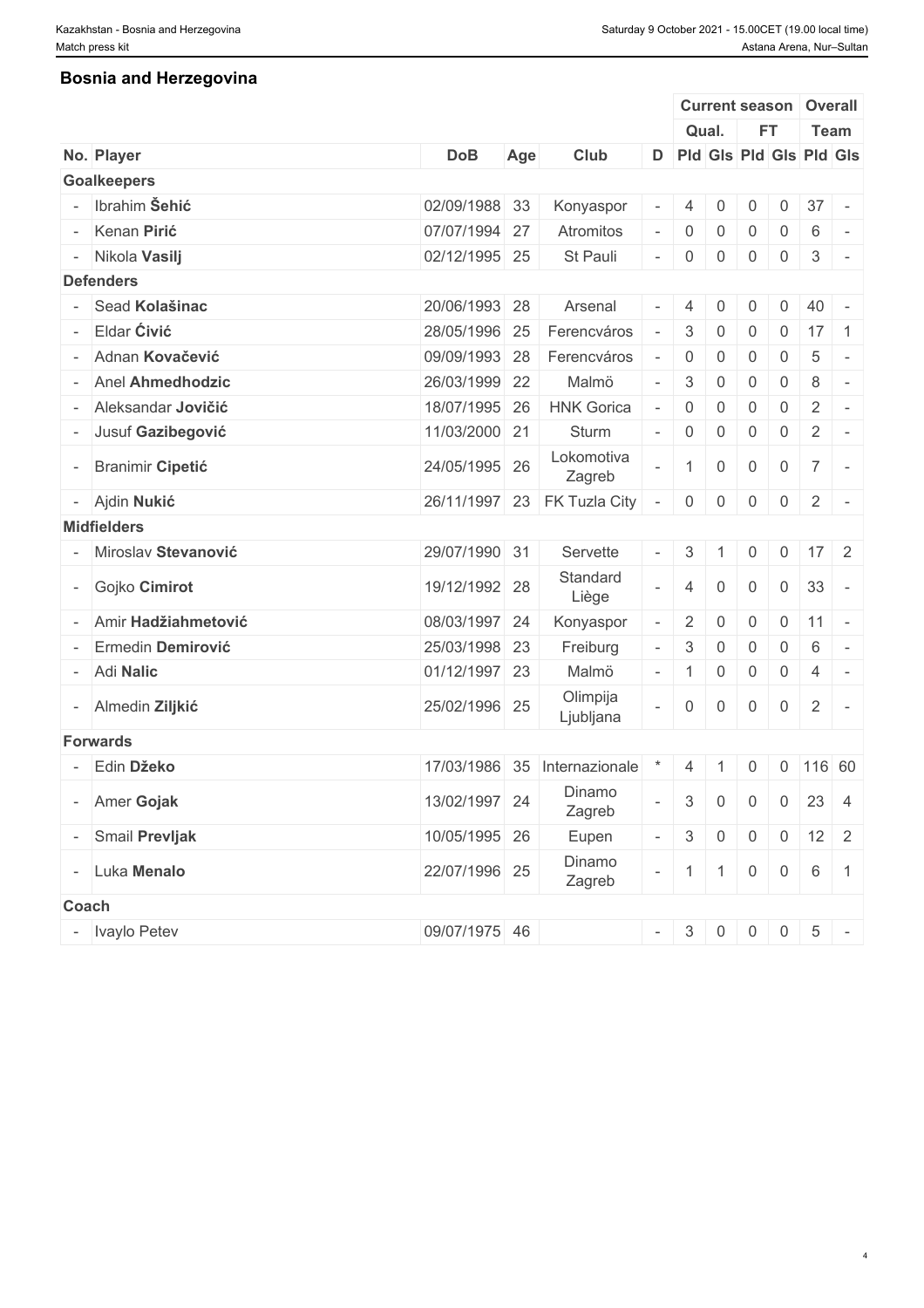# **Match officials**

| <b>Referee</b>                           | Davide Massa (ITA)                         |  |
|------------------------------------------|--------------------------------------------|--|
| <b>Assistant referees</b>                | Fabiano Preti (ITA), Stefano Alassio (ITA) |  |
| <b>Video Assistant Referee</b>           | Fabio Maresca (ITA)                        |  |
| <b>Assistant Video Assistant Referee</b> | Mauro Vivenzi (ITA)                        |  |
| <b>Fourth official</b>                   | Daniele Chiffi (ITA)                       |  |
| <b>UEFA Delegate</b>                     | Phivos Constantinides (CYP)                |  |
| <b>UEFA Referee observer</b>             | Erol Ersoy (TUR)                           |  |
|                                          |                                            |  |

# **Referee**

| Name         | Date of birth | <b>UEFA matches</b> |
|--------------|---------------|---------------------|
| Davide Massa | 15/07/1981    | --<br>nn<br>ഄഄ      |

# **FIFA Wold Cup matches involving teams from the two countries involved in this match**

No such matches refereed

# **Other matches involving teams from either of the two countries involved in this match**

| <b>Date</b> | <b>Competition</b> | <b>Stage</b><br>reached | <b>Home Away</b>          | <b>Result</b> | Venue  |
|-------------|--------------------|-------------------------|---------------------------|---------------|--------|
| 07/12/2017  | UEL                | $\cap$<br>ںں            | SK Slavia Praha FC Astana |               | Prague |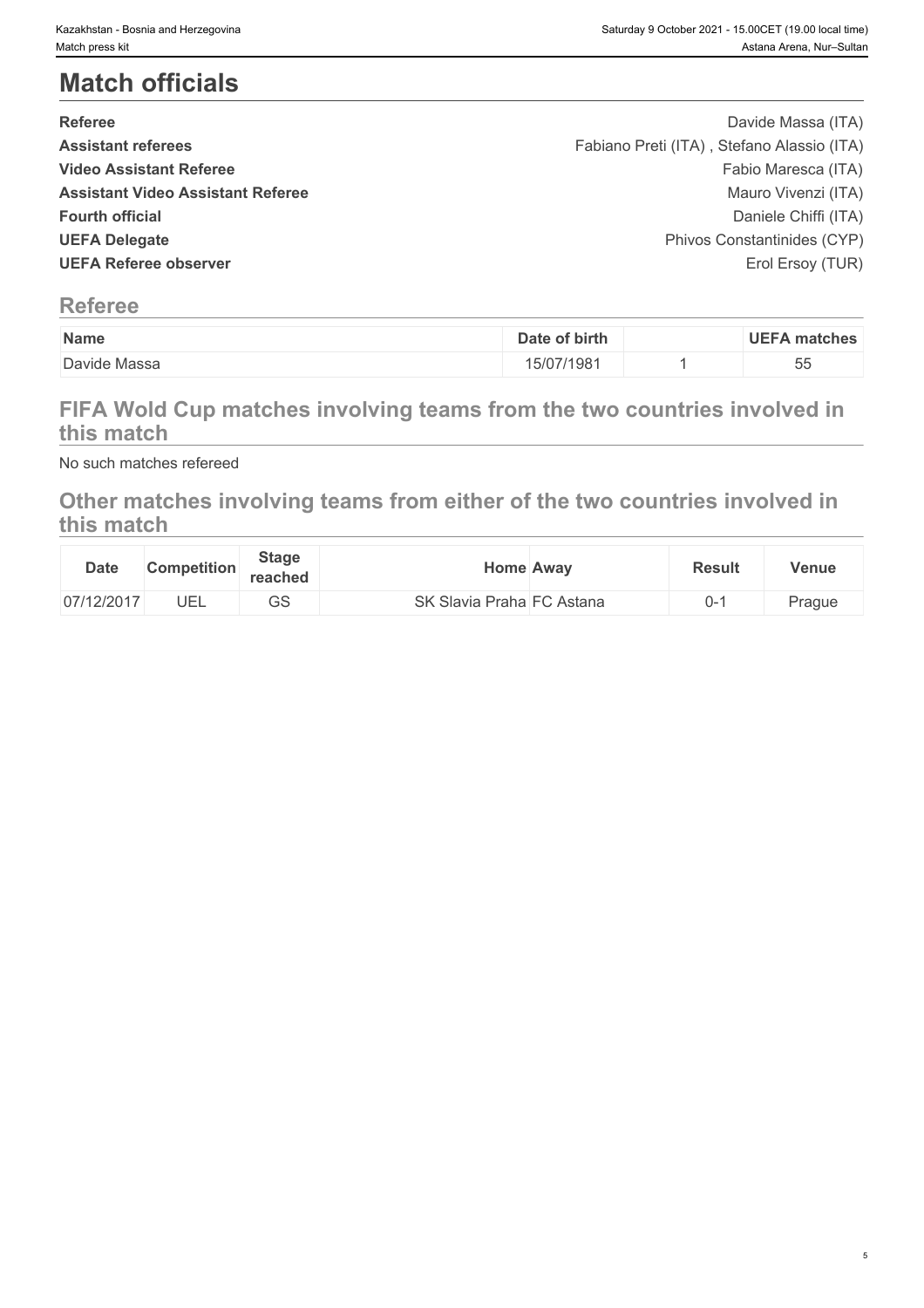# **Match-by-match lineups**

### **Kazakhstan**

### **FIFA World Cup - Qualifying round**

#### **Group D**

| <b>Team</b>                   |  |  | Pid W D L GF GA Pts                           |                                                     |
|-------------------------------|--|--|-----------------------------------------------|-----------------------------------------------------|
| France                        |  |  |                                               | $6 \mid 3 \mid 3 \mid 0 \mid 8 \mid 3 \mid 12 \mid$ |
| Finland                       |  |  |                                               | $4 \mid 1 \mid 2 \mid 1 \mid 4 \mid 5 \mid 5$       |
| Ukraine                       |  |  |                                               | $5 \mid 0 \mid 5 \mid 0 \mid 6 \mid 6 \mid 5$       |
| Kazakhstan                    |  |  |                                               | $5 \t0 \t3 \t2 \t5 \t8 \t3$                         |
| <b>Bosnia and Herzegovina</b> |  |  | $4 \mid 0 \mid 3 \mid 1 \mid 5 \mid 6 \mid 3$ |                                                     |

#### **Matchday 2** (28/03/2021)

#### **Kazakhstan 0-2 France**

**Goals:** 0-1 Dembélé 19, 0-2 Maliy 44 (og) **Kazakhstan:** Mokin, Maliy, Alip, Yerlanov, Valiullin (83 Samorodov), Tagybergen, Muzhikov (65 Vorogovskiy), Nurgaliyev (83 Karimov), Vassiljev (88 Astanov), Fedin (65 Tunggyshbayev), Bystrov

#### **Matchday 3** (31/03/2021)

**Ukraine 1-1 Kazakhstan**

**Goals:** 1-0 Yaremchuk 20, 1-1 Muzhikov 59

**Kazakhstan:** Pokatilov, Maliy, Alip, Abiken (46 Vorogovskiy), Valiullin, Tagybergen (46 Orazov), Muzhikov, Nurgaliyev (87 Tunggyshbayev), Dosmagambetov (46 Bystrov), Aimbetov (60 Karimov), Marochkin

#### **Matchday 4** (01/09/2021)

#### **Kazakhstan 2-2 Ukraine**

**Goals:** 0-1 Yaremchuk 2, 1-1 Valiullin 74, 1-2 Sikan 90+3, 2-2 Valiullin 90+6 **Kazakhstan:** Pokatilov, Maliy, Kuat (84 Vorogovskiy), Valiullin, Tagybergen (90 Orazov), Shushenachev (60 Aimbetov), Nurgaliyev (60 Zainutdinov), Vassiljev (90 Zhukov), Bystrov, Marochkin, Logvinenko

#### **Matchday 5** (04/09/2021)

**Finland 1-0 Kazakhstan Goals:** 1-0 Pohjanpalo 60 **Kazakhstan:** Shatskiy, Alip, Yerlanov, Taykenov (72 Kuat), Vorogovskiy, Tattybaev (63 Vassiljev), Orazov (63 Tagybergen), Aimbetov (72 Shushenachev), Tapalov, Zhukov (81 Zharynbetov), Marochkin

#### **Matchday 6** (07/09/2021)

#### **Bosnia and Herzegovina 2-2 Kazakhstan**

**Goals:** 0-1 Kuat 52, 1-1 Pjanić 74 (P) , 2-1 Menalo 86, 2-2 Zainutdinov 90+5 **Kazakhstan:** Shatskiy, Maliy, Kuat (88 Zharynbetov), Tagybergen, Shushenachev (57 Zainutdinov), Vorogovskiy (83 Taykenov), Vassiljev (83 Orazov), Bystrov, Zhukov, Marochkin, Logvinenko (88 Yerlanov)

**Matchday 7** (09/10/2021) Kazakhstan-Bosnia and Herzegovina

### **Matchday 8** (12/10/2021)

Kazakhstan-Finland

#### **Matchday 9** (13/11/2021)

France-Kazakhstan

#### **Bosnia and Herzegovina**

#### **FIFA World Cup - Qualifying round**

#### **Matchday 1** (24/03/2021)

**Finland 2-2 Bosnia and Herzegovina Goals:** 0-1 Pjanić 55, 1-1 Pukki 58, 2-1 Pukki 77, 2-2 Stevanović 84 **Bosnia and Herzegovina:** Šehić, Ćivić, Todorović, Saničanin, Pjanić, Džeko, Cimirot (82 Demirović), Gojak (64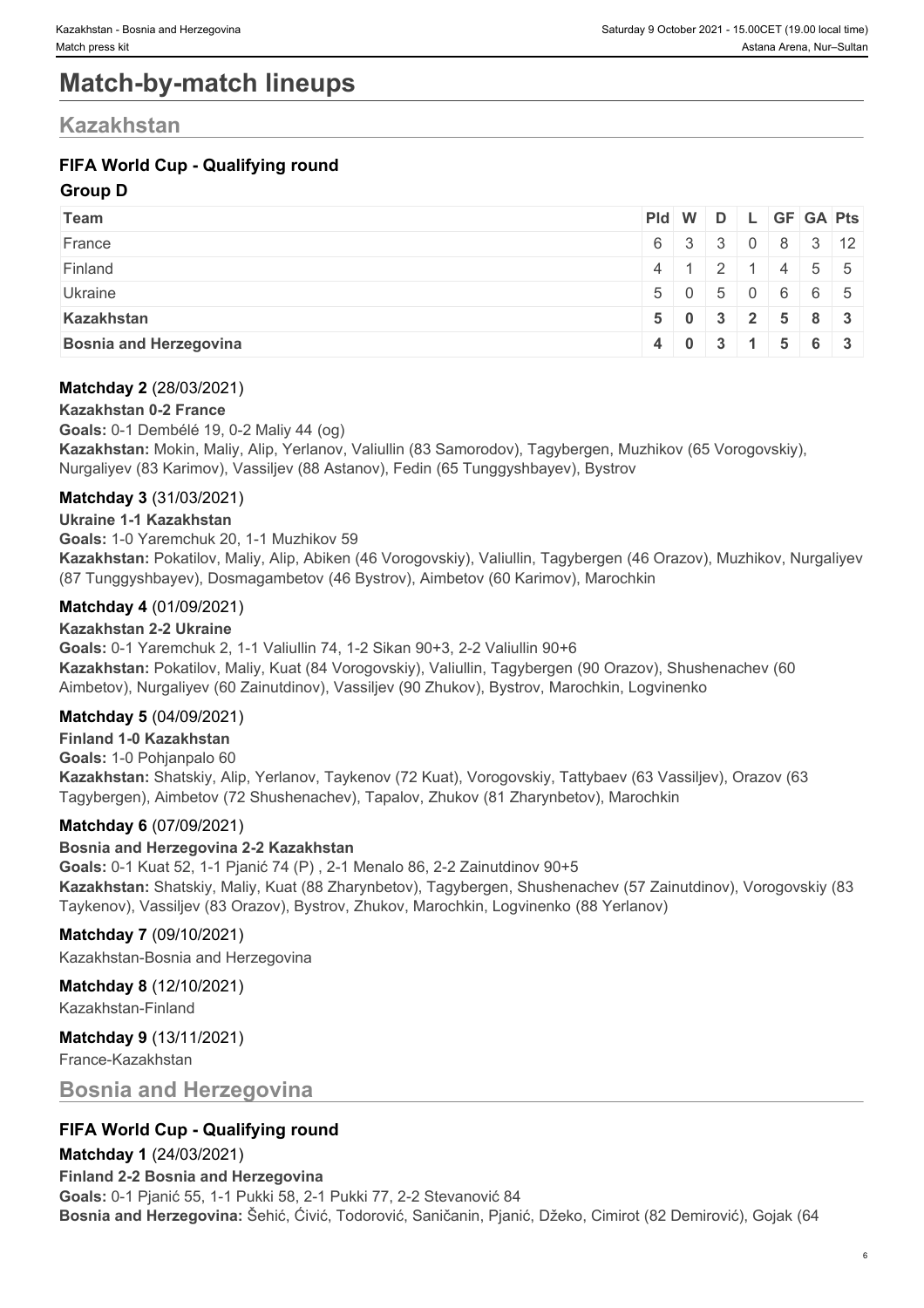Duljević), Hadzikadunic, Krunić, Stevanović (89 Kolašinac)

#### **Matchday 3** (31/03/2021)

**Bosnia and Herzegovina 0-1 France**

**Goals:** 0-1 Griezmann 60 **Bosnia and Herzegovina:** Šehić, Hadzikadunic, Todorović (77 Stevanović), Kolašinac, Saničanin, Pjanić, Džeko, Cimirot (86 Gojak), Ahmedhodzic, Hadžiahmetović, Krunić (86 Prevljak)

#### **Matchday 4** (01/09/2021)

**France 1-1 Bosnia and Herzegovina Goals:** 0-1 Džeko 36, 1-1 Griezmann 40 **Bosnia and Herzegovina:** Šehić, Hadzikadunic, Sušić (64 Cipetić), Kolašinac (54 Ćivić), Saničanin, Pjanić, Džeko, Cimirot (72 Lončar), Ahmedhodzic, Hadžiahmetović, Demirović (72 Prevljak)

#### **Matchday 6** (07/09/2021)

#### **Bosnia and Herzegovina 2-2 Kazakhstan**

**Goals:** 0-1 Kuat 52, 1-1 Pjanić 74 (P) , 2-1 Menalo 86, 2-2 Zainutdinov 90+5 **Bosnia and Herzegovina:** Šehić, Hadzikadunic (68 Menalo), Kolašinac (46 Ćivić), Saničanin, Pjanić, Džeko, Cimirot, Ahmedhodzic, Nalic (54 Gojak), Stevanović, Demirović (79 Prevljak)

#### **Matchday 7** (09/10/2021)

Kazakhstan-Bosnia and Herzegovina

**Matchday 8** (12/10/2021)

Ukraine-Bosnia and Herzegovina

**Matchday 9** (13/11/2021) Bosnia and Herzegovina-Finland

**Matchday 10** (16/11/2021)

Bosnia and Herzegovina-Ukraine